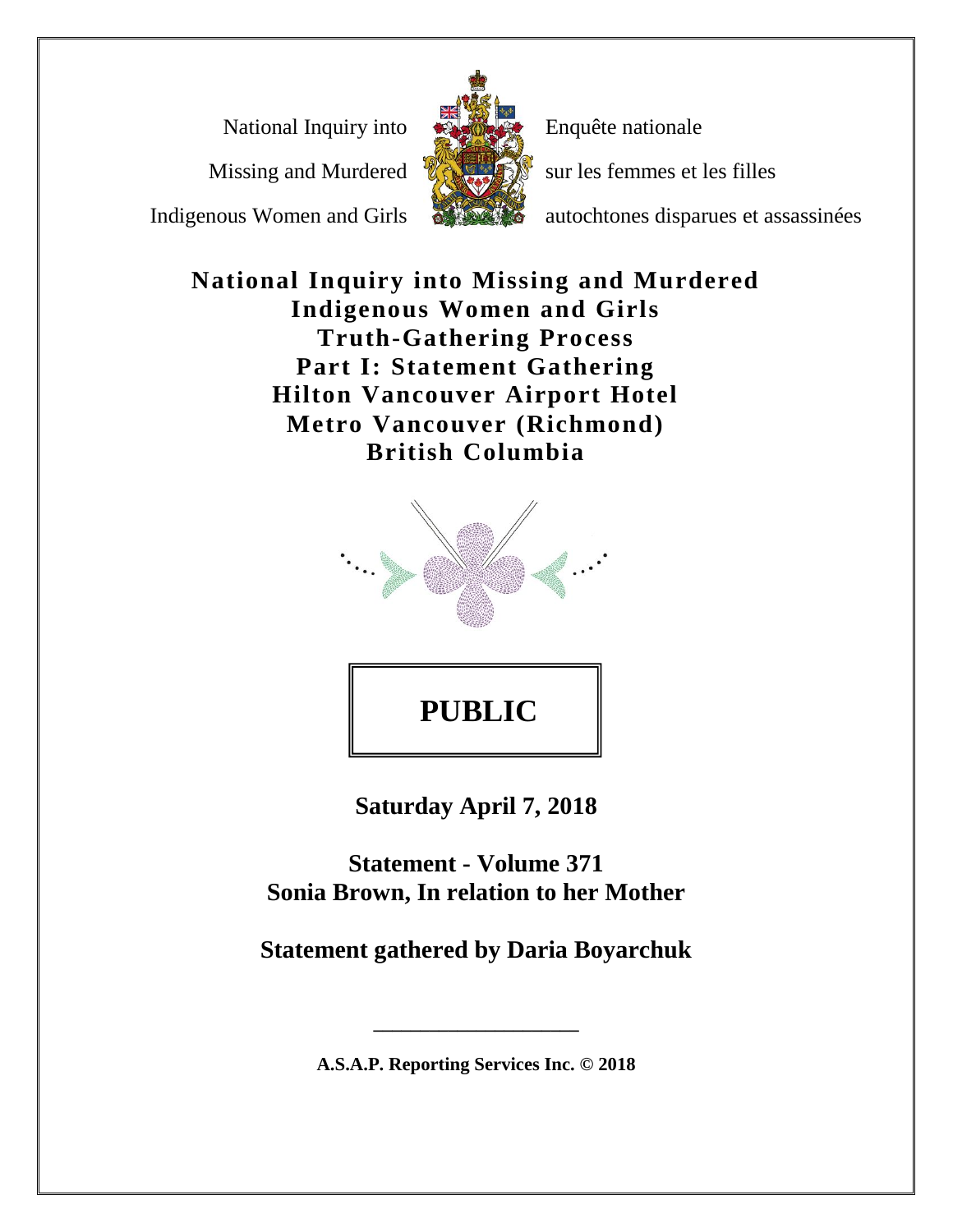## **TABLE OF CONTENTS**

| Statement Volume 371<br>April 7, 2018<br>Sonia Brown                       |  |  |  |  |  |  |  | <b>PAGE</b> |  |
|----------------------------------------------------------------------------|--|--|--|--|--|--|--|-------------|--|
| Testimony of Sonia Brown $\dots \dots \dots \dots \dots \dots \dots \dots$ |  |  |  |  |  |  |  |             |  |
| Reporter's Certification $\ldots \ldots \ldots \ldots \ldots$              |  |  |  |  |  |  |  |             |  |
| Statement Gatherer: Daria Boyarchuk                                        |  |  |  |  |  |  |  |             |  |

**Documents submitted with oral statement: none**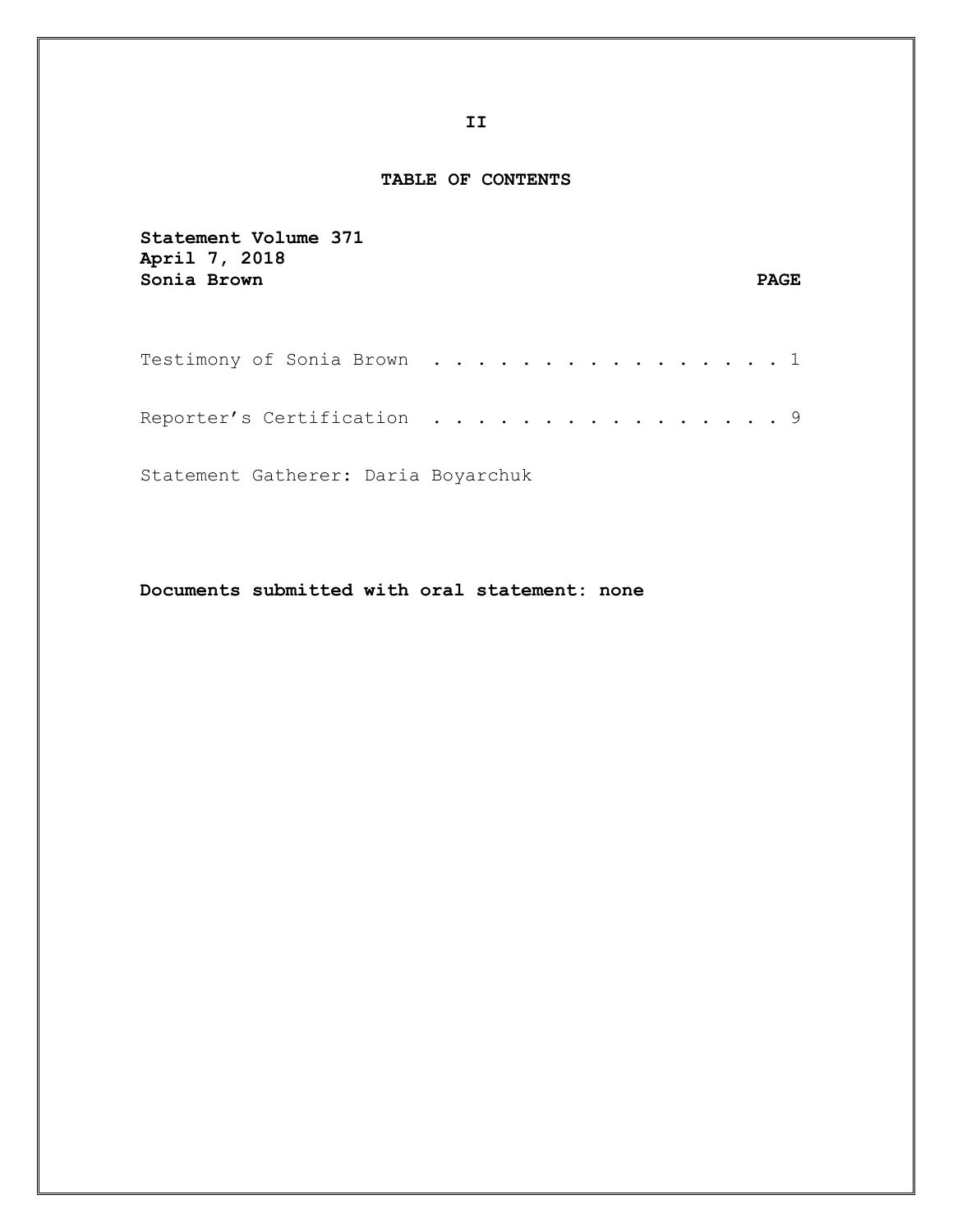Statement - Public 1 Sonia Brown (Mother) Richmond, British Columbia --- Upon commencing Saturday, April 7, 2018 3 at 4:16 p.m. MS. DARIA BOYARCHUK: Hi. My name is Daria Boyarchuk and I am the statement gatherer for the National Inquiry for the Missing and Murdered Indigenous Women and Girls. We are here in Vancouver on April 7, 2018. It is 4:16 in the afternoon, and I am here in the presence of Sonia Brown, who has come to share her story, to share her truth. And also here with us is our health support. Would you please introduce yourselves? MS. JORDAN PICKELL: Jordan Pickell, and I'm here as a support worker. 14 MS. DARIA BOYARCHUK: Thank you. MS. CORINNA RUSS: My name is Corinna Russ. I'm here to support Sonia. 17 MS. DARIA BOYARCHUK: Thank you. MS. SONIA BROWN: I'm Sonia Brown. I'm the mother of two sons and grandmother to eight. I've been on this healing journey for 27 years, and it's a passion of mine to get past all of the heartache and the hurt and anger, yeah. MS. DARIA BOYARCHUK: Thank you. Thank you, everyone, for being here. And, of course, I extend my gratitude to you, Sonia, for being here. And you were here

*A.S.A.P. Reporting Services Inc.*

*(613) 564-2727 (416) 861-8720*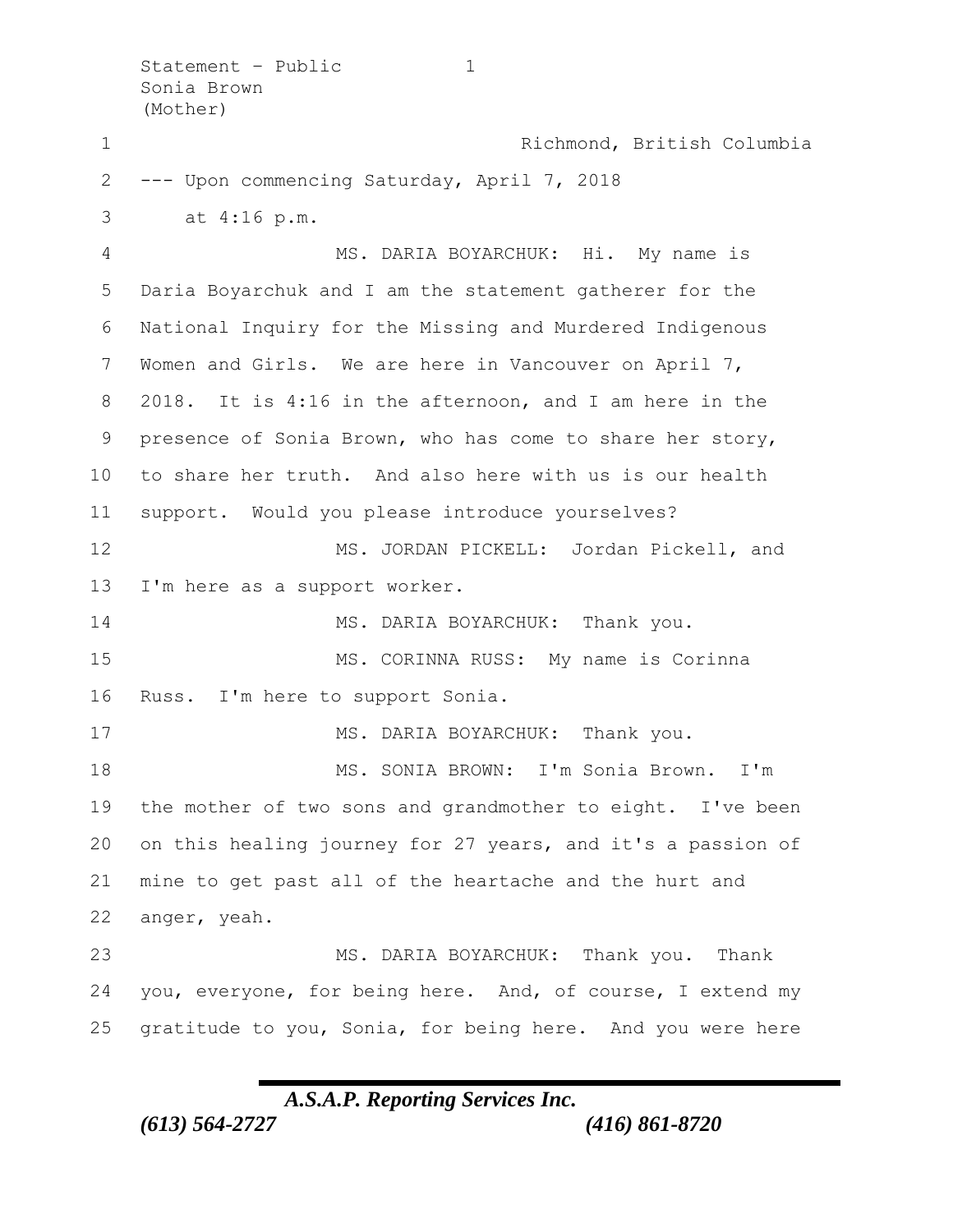Statement - Public 2 Sonia Brown (Mother)

 yesterday for your friend, but I also extend gratitude to you now, Corinna, for being here to support Sonia, especially because now it is her turn to share her truth. And before we begin, Sonia, I would like to ask for your consent to sign a consent form, which either gives the permission the Inquiry to either disclose your name, face, voice, or any other identifying information about you, your family, and your statement, your photographs, visual, audio, and any other documents. 10 MS. SONIA BROWN: Mm-hmm. 11 MS. DARIA BOYARCHUK: Or it will not -- or you will not give permission disclosing face, voice, or any other identifying information. So if you can make either a check or put initials next to the box that is most appropriate and then sign your name underneath. Thank you. 16 And then if you can also print and sign as a witness. Thank you very much. So what can you tell us about your healing journey? How did you start? Why did you end up on this journey? 21 MS. SONIA BROWN: Because I'm an alcoholic. I started drinking when I was ten, smoking. I had my first son when I was 16, and I was on the street from when I was ten until I was 15. I had my first son and ended up on the street with him, and made my way back to

*A.S.A.P. Reporting Services Inc. (613) 564-2727 (416) 861-8720*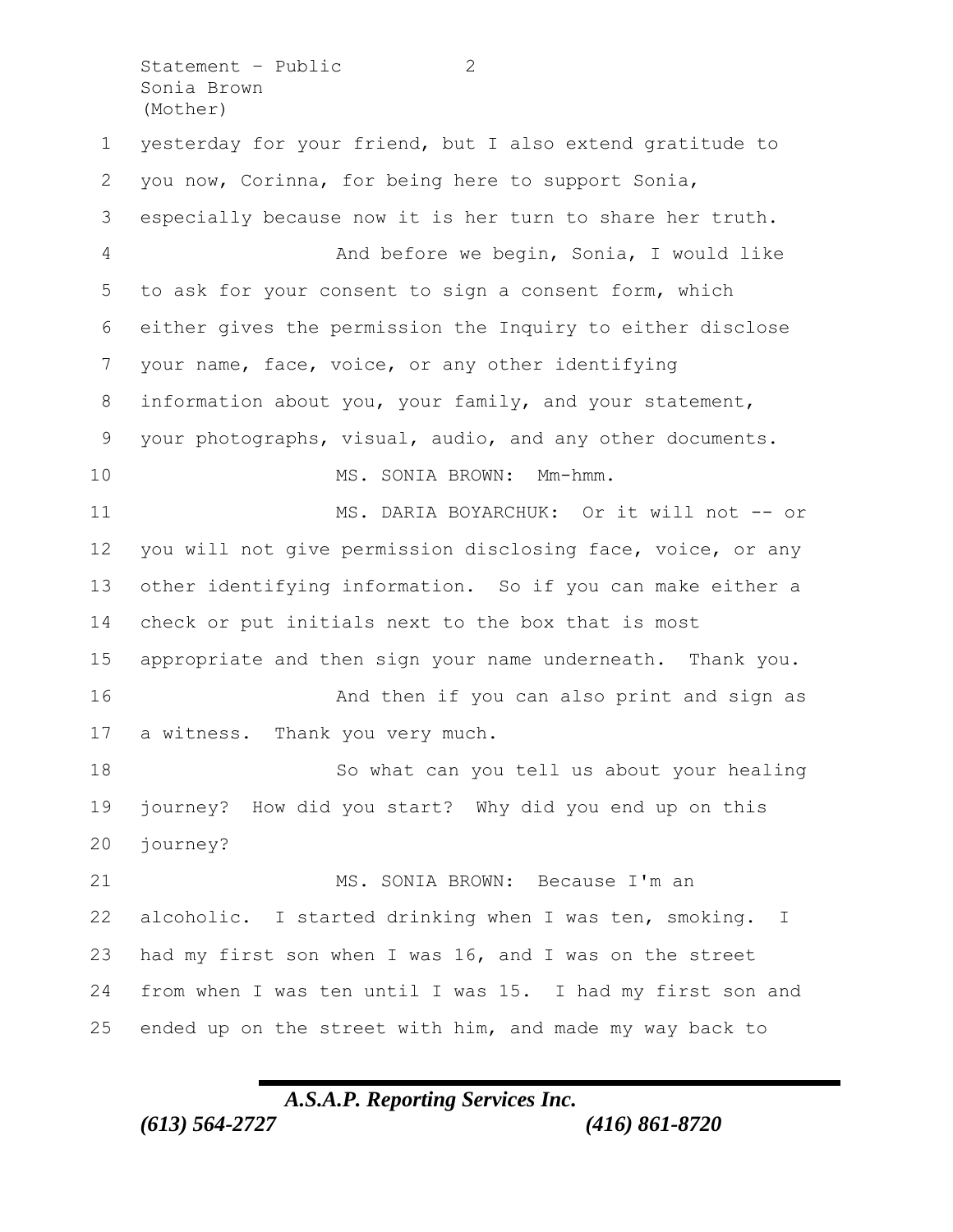Statement – Public 3 Sonia Brown (Mother)

 Masset and had my -- carried on drinking and got pregnant again. Had my second son. Managed to stay off the street after that.

 But the drinking wasn't daily. It was, like, sporadic, maybe once a month, once every couple of months. These days, they call it binge drinking. Later on in the years, I started drinking every day and drinking wine, and I didn't like it, so I -- I didn't know how to 9 stop and didn't know what -- didn't know there was a different life than drinking and drugging. I was drunk for about six months and little lapses of being sober.

**I** managed to attend an upgrading class in my hometown. In that class, I had a life skills course. And in the life skills course, they brought in a lady who did a fire ceremony. I had no idea what that was, but I did it. And they were talking about treatment centers, and I was like,

18 TWhat's a treatment centre?" 19 After the ceremony, we all did a burning of what we wanted be. When it was done, I went and asked the lady what she was talking about a "treatment centre," and she explained it to me. I was interested. So she did what she could to get me in.

 She said it's a six-month to a year waiting list, and I was kind of sad about that because I was just tired of

*A.S.A.P. Reporting Services Inc. (613) 564-2727 (416) 861-8720*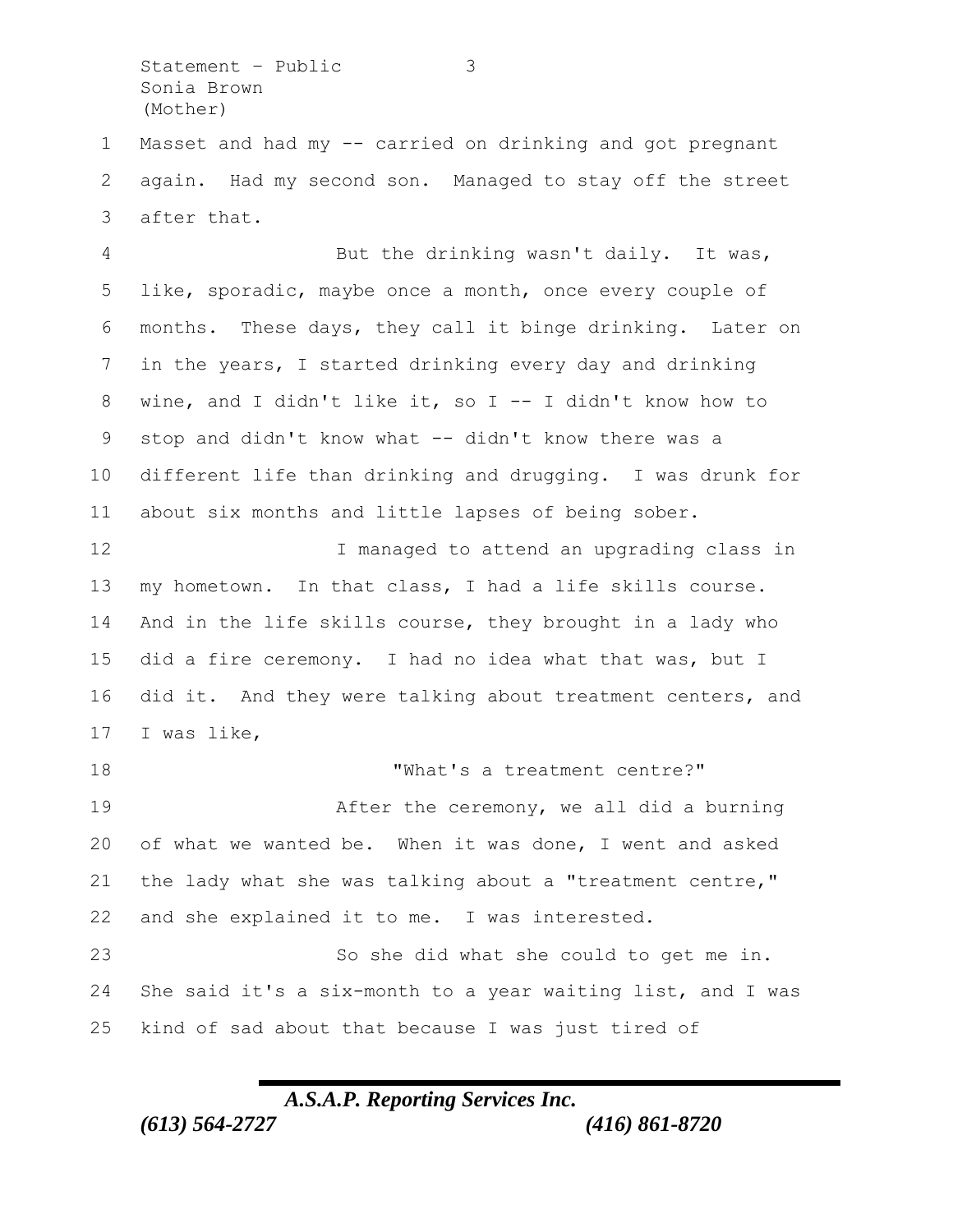Statement - Public 4 Sonia Brown (Mother)

 drinking. I wanted to end it yesterday. That was February 13, 1991.

 On February 14, she came to my school and asked me to come outside. They had a date for me March 10. I went to the treatment centre and pretty much didn't look back.

 I've been on this journey since and it's been the good and the bad. Mostly bad, because there was so much anger and resentment towards family members for the way I was treated when I was younger. And I finally -- it took a lot of years for me to realize I was drinking to numb the pain and to numb the anger and the resentment. I was treated like dirt. Our mom was

 killed when I was six years old. And after not drinking for awhile, I realized some of that pain was because our mom was dead. And the dysfunctional family dynamics was pretty -- it was brutal. It was brutal. We weren't allowed to talk to our dad. We weren't allowed to be around him.

 But through the treatment centre and learning to understand myself, learning to deal with all the anger, I don't want to say it made life easier, but it kind of did in a way so that I was able to acknowledge my defects, my hurt.

Because of the way I was raised, it made

## *A.S.A.P. Reporting Services Inc.*

*(613) 564-2727 (416) 861-8720*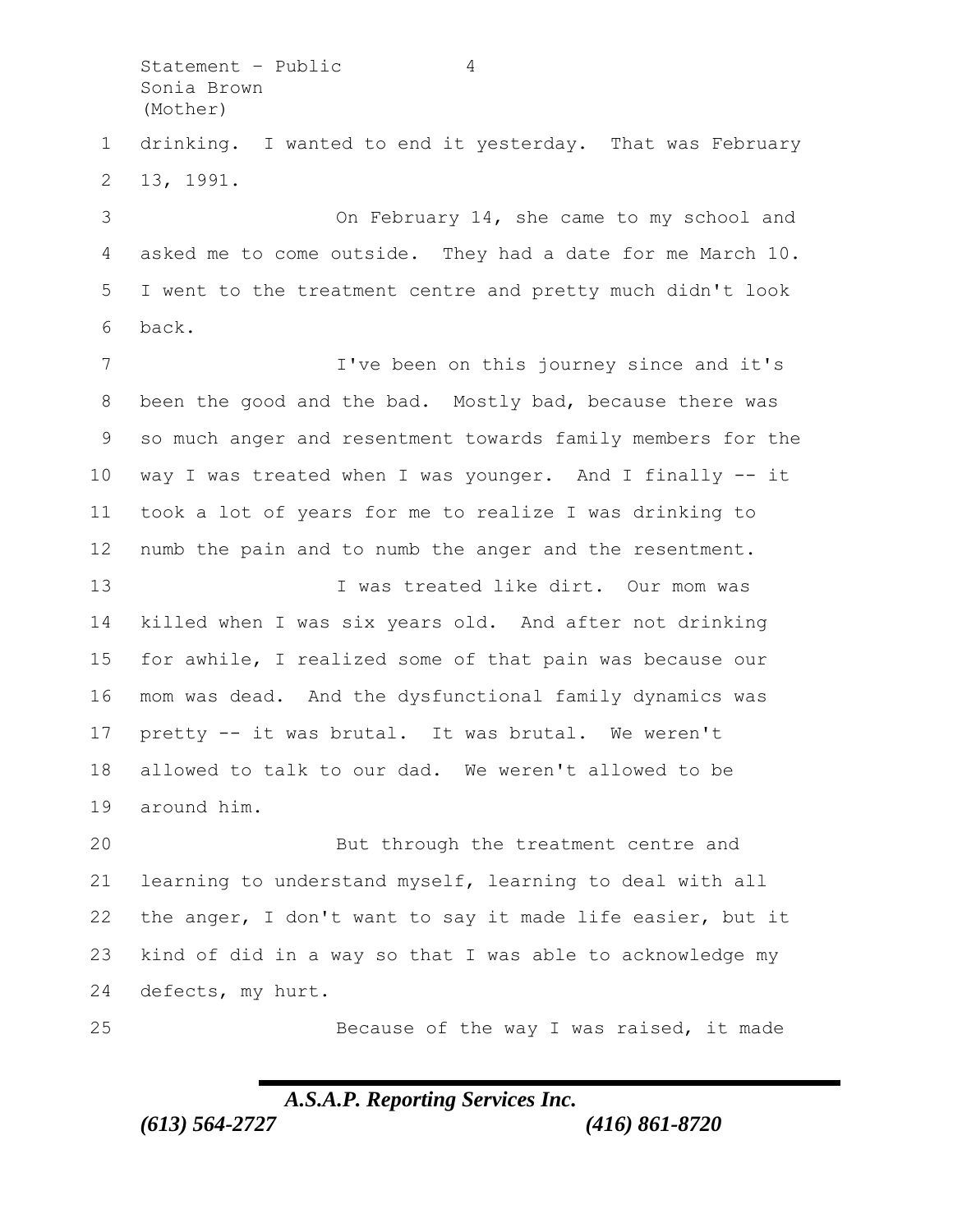Statement – Public 5 Sonia Brown (Mother)

 so much sense for me to be numb, for me to be hateful, for me to be angry. I didn't understand what anger was. I thought it was just a natural -- I thought that was normal to be that way.

 Our mom was not with us and we weren't allowed to speak about her. That would be probably the biggest thing in my life was to not have any answers as to 8 why she wasn't -- why the things happened the way they did. I was told by her mother that it should have been me that was dead. She would beat me up in front of everybody. Everybody would make fun of me. I learned to cry as soon as she hit me once, so that it wouldn't -- so it would stop sooner rather than later, not understanding why I was the one that was getting beaten. 15 I don't even know the parts of me -- I don't even know the parts of me that were so lonely and so hateful. 18 In my healing journey, I wanted to get past all this. It never happened fast enough. The beatings would come back in different ways and memories of it. Now, I'm wondering why I didn't have anybody that would be there to protect me. My dad was still alive. It's been 27 years. I think I already said

*A.S.A.P. Reporting Services Inc. (613) 564-2727 (416) 861-8720*

that, but it's a lot deeper. It was a lot deeper than I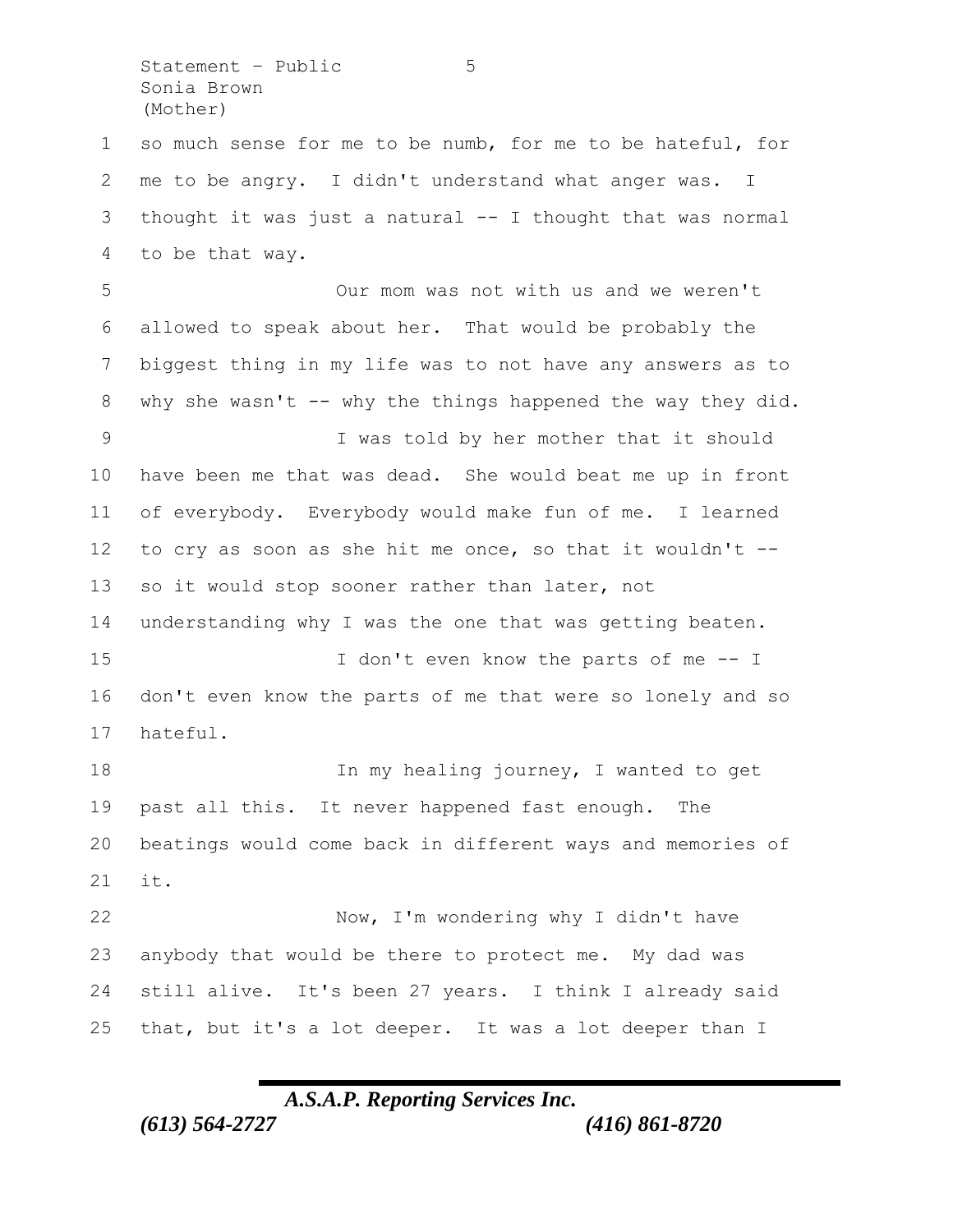Statement - Public 6 Sonia Brown (Mother)

thought it was 27 years ago.

 Some days, I feel like I passed this on to my children. Some days, being sober was the loneliest place I ever was at -- needed a drink. I wanted to die more often than not. It felt like nothing could save me. I can't even say I know what love is. I never could. 7 I have so much inside I need to say, I need to put out there. I feel stuck. Sorry. MS. DARIA BOYARCHUK: It's okay. 10 MS. SONIA BROWN: Just so many things that need to be acknowledged. So many hard times. So many good times. I've been beaten by men twice to the death by going the journey, seeing my body laying there, hearing the nurses saying that I'm gone, up in the ceiling, watching them. I wondered who would love my children and I couldn't go. 17 17 It was really heavy coming back into my body. So heavy. Didn't want to be there, but I didn't know who would love my children the way I did as a mother. I did the best I could with them as an alcoholic. It happened again about four or five years later. I was dead. But this time, they were calling it -- I was on the ceiling. And this time, they were calling my grandmother and I could hear her, the nurse. She said, "She just hung up on me."

*A.S.A.P. Reporting Services Inc.*

*(613) 564-2727 (416) 861-8720*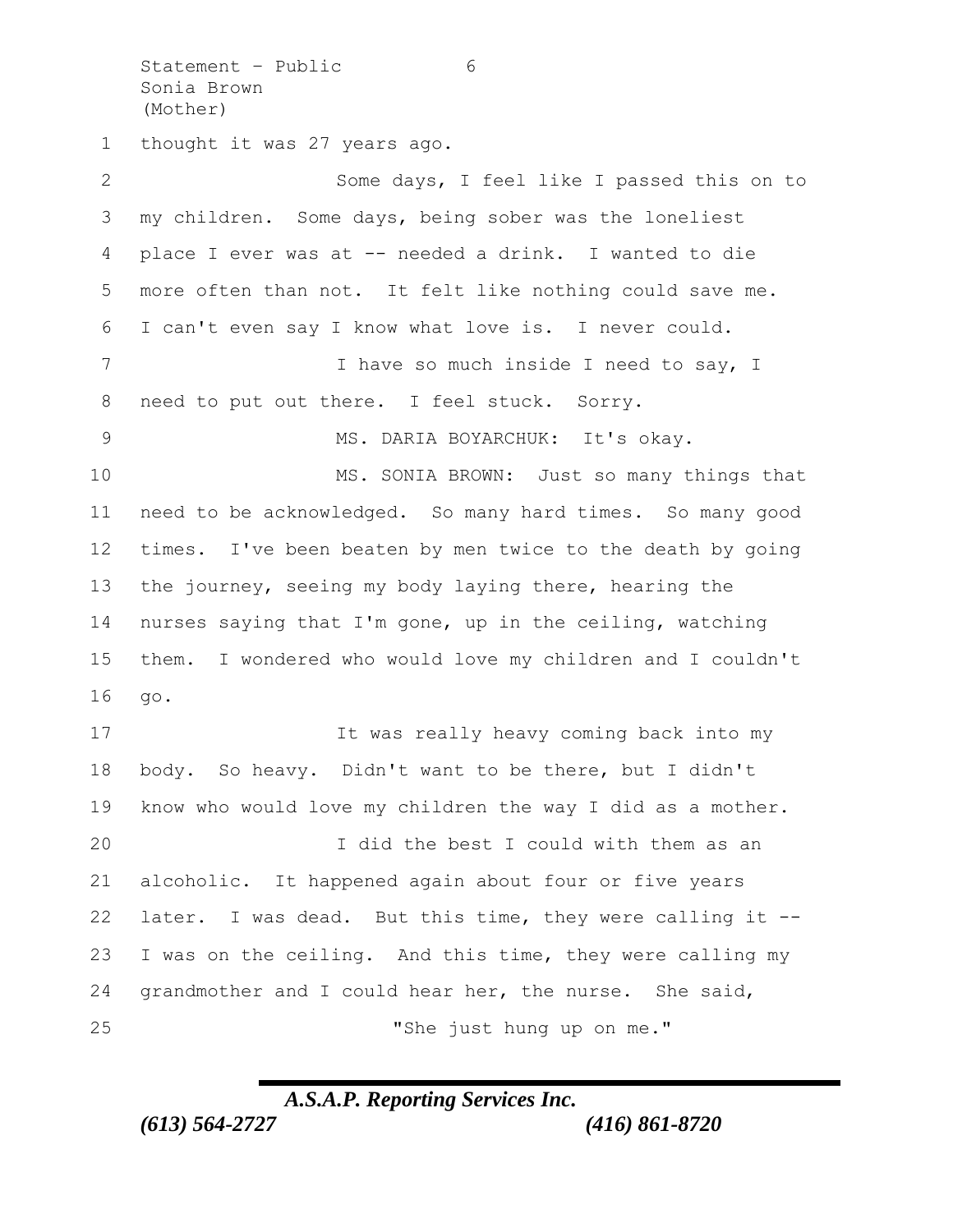Statement - Public 7 Sonia Brown (Mother)

1 And it hurt so bad, but I knew, really knew that nobody would love my children. I came back. The same thing, it was heavy, but I felt a little lighter because that decision I consciously made to stay. Over the years, after stopping drinking, over the years, I didn't know that in the back of my mind, I always wanted to die. Always felt -- six or seven months ago, I met a man, a healer on a reserve. He came to help residential people and that started this journey now -- to now. It opened some doors and I chose to walk through it. I stepped through the door. **And there's a team there that was doing**  healing work and there was a man doing cedar brushing. I went to see him. And while he was brushing me, he said you're not allowed to go yet. I was like, what? He said, "You're not allowed to go yet." 17 All this time, I thought I was fighting to stay alive and he said I was fighting to die. Holy crap. That really made sense to me in that moment because I couldn't figure it out. I was a bit back and forth a lot since then. That was a few months ago, back and forth, but my struggle to live is different than the struggle to die. I feel like I'm struggling to live now. That loneliness that I felt in the earlier years of my sobriety is not as

*A.S.A.P. Reporting Services Inc. (613) 564-2727 (416) 861-8720*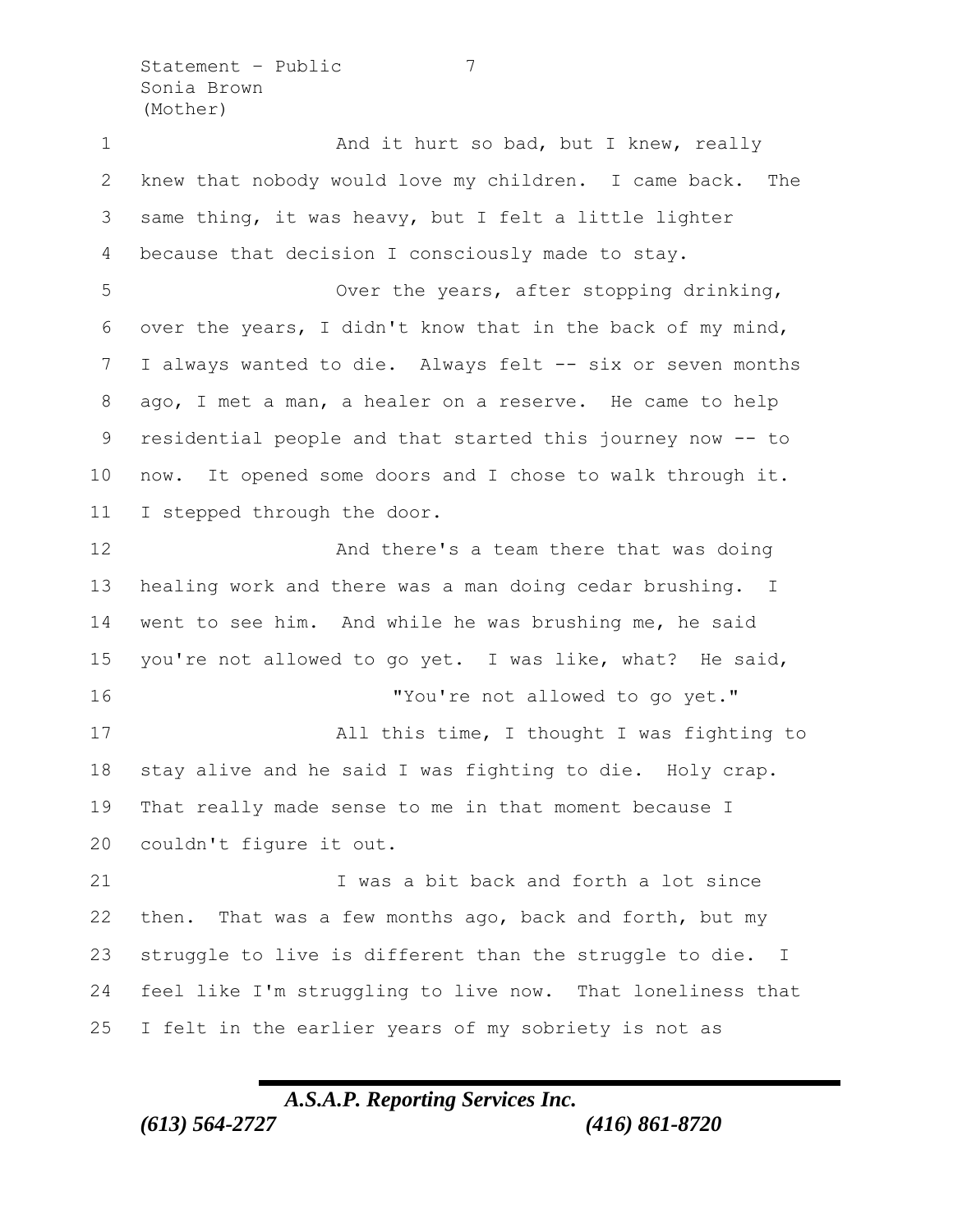Statement - Public 8 Sonia Brown (Mother) 1 harmful as it was then. It's not as harmful as it is now,

- 2 because it still comes. I'm tired.
- 3 --- Whereupon proceedings adjourned at 4:40 p.m.